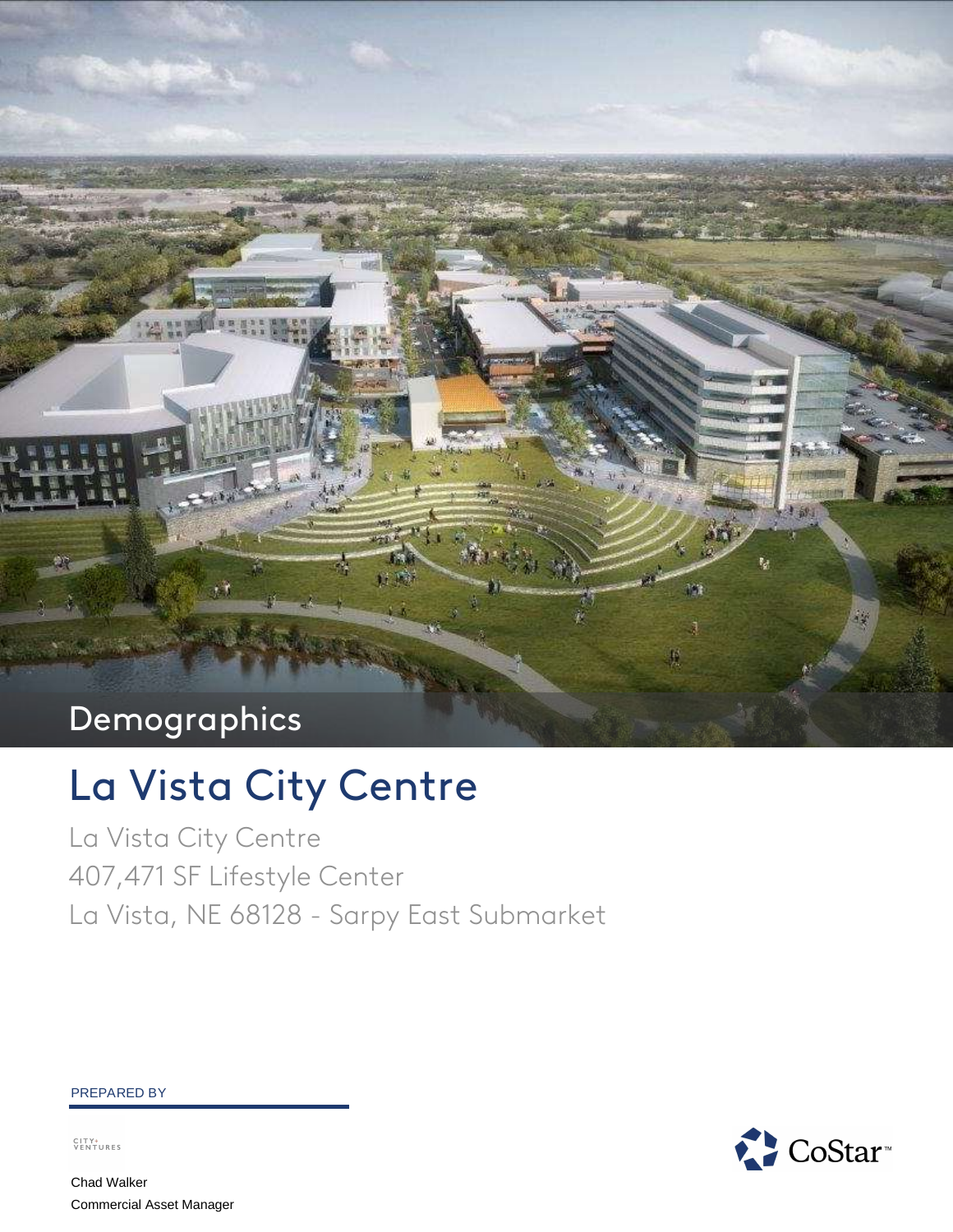### **Subject Shopping Center**

### La Vista City Centre



| Population               | 1 Mile         | 3 Miles        | 5 Miles        | 10 Miles        | 20 Min. Drive  |
|--------------------------|----------------|----------------|----------------|-----------------|----------------|
| Population               | 17,372         | 86,488         | 203,989        | 695,902         | 684,134        |
| 5 Yr Growth              | 5.5%           | 5.9%           | 5.4%           | 4.5%            | 4.2%           |
| Median Age               | 36             | 36             | 36             | 35              | 35             |
| 5 Yr Forecast            | 38             | 38             | 37             | 37              | 37             |
| White / Black / Hispanic | 88% / 5% / 10% | 89% / 4% / 12% | 89% / 4% / 15% | 82% / 10% / 13% | 82% / 9% / 13% |
| 5 Yr Forecast            | 87% / 5% / 12% | 88% / 4% / 13% | 88% / 4% / 16% | 81% / 10% / 14% | 82% / 9% / 14% |
| Employment               | 3,715          | 43,399         | 116,166        | 395,767         | 350,579        |
| <b>Buying Power</b>      | \$495.6M       | \$2.6B         | \$5.7B         | \$18.9B         | \$18.8B        |
| 5 Yr Growth              | 7.7%           | 8.5%           | 8.1%           | 7.1%            | 6.7%           |
| <b>College Graduates</b> | 29.7%          | 31.9%          | 32.4%          | 33.1%           | 43.9%          |
| Household                |                |                |                |                 |                |
| Households               | 6,677          | 34,202         | 79,607         | 271,688         | 266,394        |
| 5 Yr Growth              | 5.4%           | 5.6%           | 5.3%           | 4.6%            | 4.3%           |
| Median Household Income  | \$74,226       | \$74,897       | \$72,182       | \$69,420        | \$70,706       |
| 5 Yr Forecast            | \$75,857       | \$76,970       | \$74,099       | \$71,085        | \$72,319       |
| Average Household Income | \$91,514       | \$92,460       | \$89,992       | \$88,002        | \$89,542       |
| 5 Yr Forecast            | \$93,094       | \$94,534       | \$92,174       | \$89,962        | \$91,458       |
| % High Income (>\$75K)   | 49%            | 50%            | 48%            | 46%             | 47%            |
| Housing                  |                |                |                |                 |                |
| Median Home Value        | \$186,989      | \$194,766      | \$183,188      | \$187,491       | \$191,328      |
| Median Year Built        | 1981           | 1984           | 1977           | 1976            | 1977           |
| Owner / Renter Occupied  | 61% / 39%      | 62% / 38%      | 64% / 36%      | 60% / 40%       | 61% / 39%      |
|                          |                |                |                |                 |                |

#### DEMOGRAPHICS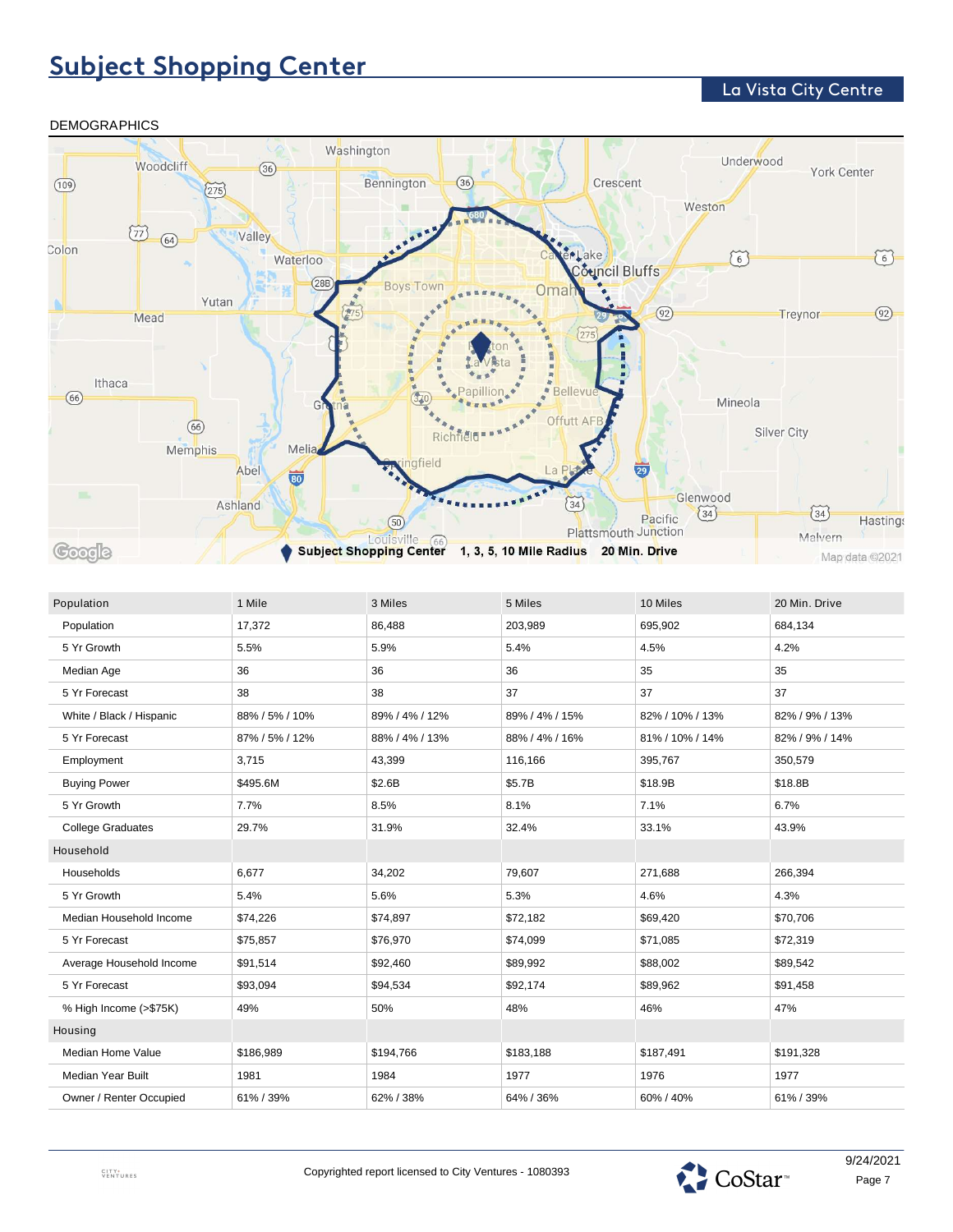# **Income & Spending Demographics**

### La Vista City Centre

|                              | 1 Mile   |        | 3 Miles  |        | 5 Miles  |        | 20 Min. Drive |        |
|------------------------------|----------|--------|----------|--------|----------|--------|---------------|--------|
| 2021 Households by HH Income | 6,677    |        | 34,203   |        | 79,608   |        | 266,394       |        |
| $<$ \$25,000                 | 751      | 11.25% | 4,170    | 12.19% | 10,684   | 13.42% | 40,891        | 15.35% |
| $$25,000 - $50,000$          | 1,387    | 20.77% | 6,771    | 19.80% | 15,797   | 19.84% | 51,123        | 19.19% |
| \$50,000 - \$75,000          | 1,234    | 18.48% | 6,185    | 18.08% | 14,964   | 18.80% | 49,354        | 18.53% |
| \$75,000 - \$100,000         | 1,116    | 16.71% | 5,445    | 15.92% | 12,799   | 16.08% | 40,249        | 15.11% |
| \$100,000 - \$125,000        | 778      | 11.65% | 3,804    | 11.12% | 8,713    | 10.94% | 28,333        | 10.64% |
| \$125,000 - \$150,000        | 491      | 7.35%  | 3,037    | 8.88%  | 6,084    | 7.64%  | 19,498        | 7.32%  |
| \$150,000 - \$200,000        | 507      | 7.59%  | 2,628    | 7.68%  | 5,520    | 6.93%  | 19,095        | 7.17%  |
| $$200,000+$                  | 413      | 6.19%  | 2,163    | 6.32%  | 5,047    | 6.34%  | 17,852        | 6.70%  |
| 2021 Avg Household Income    | \$91,514 |        | \$92,460 |        | \$89,992 |        | \$89,542      |        |
| 2021 Med Household Income    | \$74,226 |        | \$74,897 |        | \$72,182 |        | \$70,706      |        |

|                                          | 1 Mile   |        | 3 Miles  |        | 5 Miles  |        | 20 Min. Drive |        |
|------------------------------------------|----------|--------|----------|--------|----------|--------|---------------|--------|
| <b>Total Specified Consumer Spending</b> | \$218M   |        | \$1.1B   |        | \$2.5B   |        | \$8.3B        |        |
| <b>Total Apparel</b>                     | \$11.3M  | 5.19%  | \$57.6M  | 5.19%  | \$132.4M | 5.21%  | \$442.8M      | 5.31%  |
| Women's Apparel                          | \$4.3M   | 1.98%  | \$22M    | 1.98%  | \$50.2M  | 1.98%  | \$167.1M      | 2.00%  |
| Men's Apparel                            | \$2.3M   | 1.05%  | \$11.8M  | 1.06%  | \$26.8M  | 1.06%  | \$89.3M       | 1.07%  |
| Girl's Apparel                           | \$834.4K | 0.38%  | \$4.2M   | 0.38%  | \$9.9M   | 0.39%  | \$33.6M       | 0.40%  |
| Boy's Apparel                            | \$635.8K | 0.29%  | \$3.2M   | 0.29%  | \$7.4M   | 0.29%  | \$25.1M       | 0.30%  |
| Infant Apparel                           | \$592K   | 0.27%  | \$3M     | 0.27%  | \$7M     | 0.28%  | \$24M         | 0.29%  |
| Footwear                                 | \$2.6M   | 1.21%  | \$13.4M  | 1.21%  | \$31M    | 1.22%  | \$103.6M      | 1.24%  |
| <b>Total Entertainment &amp; Hobbies</b> | \$32M    | 14.66% | \$163.6M | 14.72% | \$373M   | 14.68% | \$1.2B        | 14.74% |
| Entertainment                            | \$3.6M   | 1.67%  | \$19.1M  | 1.72%  | \$42.4M  | 1.67%  | \$135.5M      | 1.62%  |
| Audio & Visual Equipment/Service         | \$7M     | 3.22%  | \$36.1M  | 3.25%  | \$83.1M  | 3.27%  | \$275.1M      | 3.30%  |
| <b>Reading Materials</b>                 | \$515.8K | 0.24%  | \$2.6M   | 0.24%  | \$6.1M   | 0.24%  | \$19.7M       | 0.24%  |
| Pets, Toys, & Hobbies                    | \$5.8M   | 2.66%  | \$29.9M  | 2.69%  | \$68.2M  | 2.68%  | \$222.7M      | 2.67%  |
| Personal Items                           | \$15M    | 6.87%  | \$75.8M  | 6.82%  | \$173.2M | 6.82%  | \$576.8M      | 6.91%  |
| <b>Total Food and Alcohol</b>            | \$59.1M  | 27.12% | \$302.2M | 27.20% | \$694.5M | 27.33% | \$2.3B        | 27.43% |
| Food At Home                             | \$30.8M  | 14.11% | \$155.7M | 14.01% | \$360M   | 14.17% | \$1.2B        | 14.23% |
| Food Away From Home                      | \$24.1M  | 11.07% | \$124.5M | 11.20% | \$284.2M | 11.18% | \$936.4M      | 11.22% |
| Alcoholic Beverages                      | \$4.2M   | 1.94%  | \$22M    | 1.98%  | \$50.4M  | 1.98%  | \$165.3M      | 1.98%  |
|                                          |          |        |          |        |          |        |               |        |
| <b>Total Household</b>                   | \$34.2M  | 15.70% | \$177.7M | 16.00% | \$412.6M | 16.23% | \$1.4B        | 16.30% |
| House Maintenance & Repair               | \$7.2M   | 3.32%  | \$37.7M  | 3.39%  | \$91.4M  | 3.60%  | \$290.6M      | 3.48%  |
| Household Equip & Furnishings            | \$13.3M  | 6.09%  | \$69.8M  | 6.28%  | \$159.2M | 6.27%  | \$527M        | 6.31%  |
| <b>Household Operations</b>              | \$10M    | 4.57%  | \$51M    | 4.59%  | \$117.7M | 4.63%  | \$393.2M      | 4.71%  |
| <b>Housing Costs</b>                     | \$3.7M   | 1.72%  | \$19.3M  | 1.74%  | \$44.3M  | 1.74%  | \$149.6M      | 1.79%  |

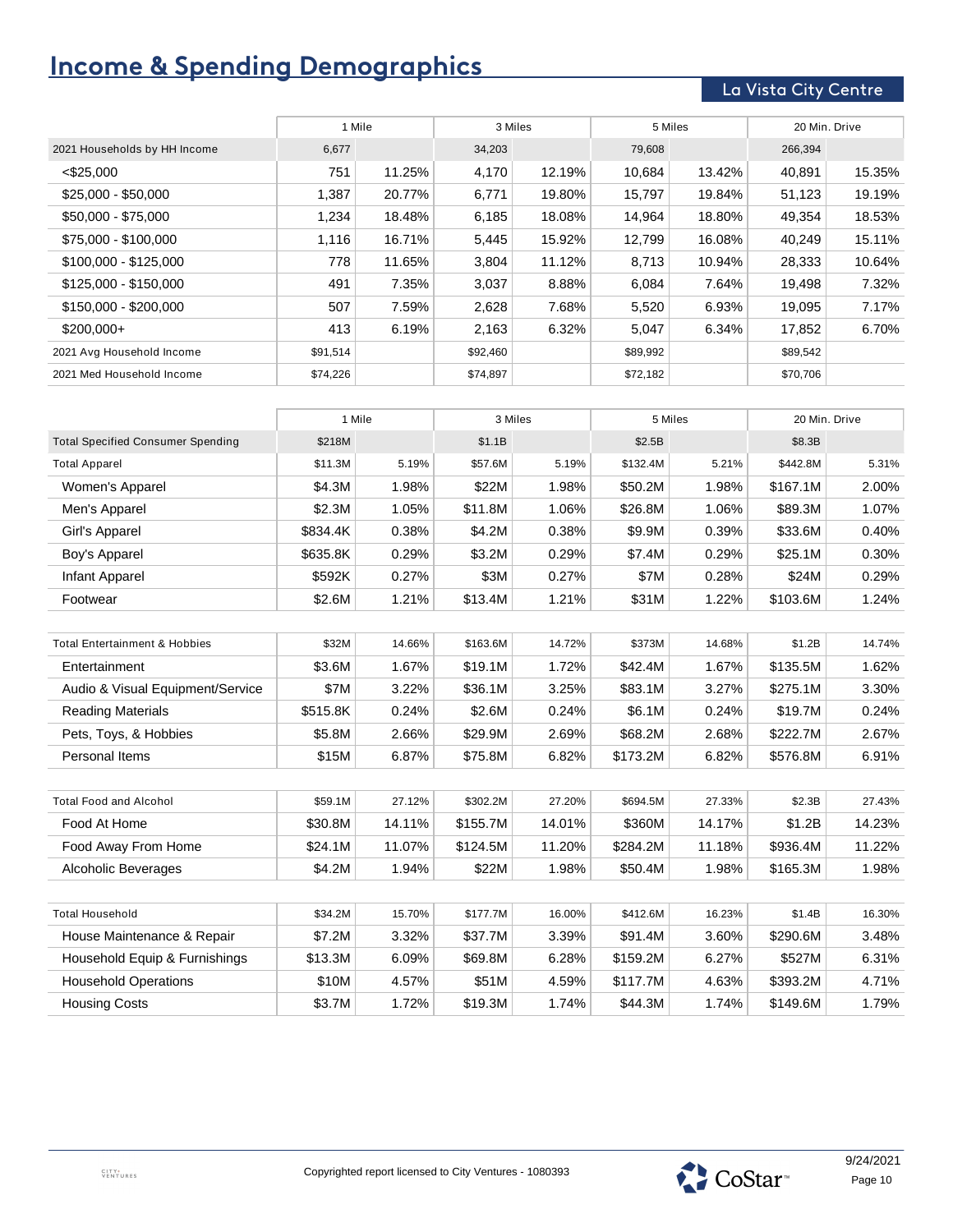# **Income & Spending Demographics**

### La Vista City Centre

|                                 | 1 Mile<br>3 Miles |        |          | 5 Miles |          | 20 Min. Drive |          |        |
|---------------------------------|-------------------|--------|----------|---------|----------|---------------|----------|--------|
| Total Transportation/Maint.     | \$57.7M           | 26.44% | \$288.4M | 25.96%  | \$650.2M | 25.59%        | \$2.1B   | 25.18% |
| <b>Vehicle Purchases</b>        | \$30.8M           | 14.12% | \$151.4M | 13.63%  | \$336.4M | 13.24%        | \$1.1B   | 12.78% |
| Gasoline                        | \$14.3M           | 6.58%  | \$72.7M  | 6.54%   | \$166.8M | 6.57%         | \$545.4M | 6.54%  |
| <b>Vehicle Expenses</b>         | \$1.1M            | 0.52%  | \$5.7M   | 0.51%   | \$13.3M  | 0.53%         | \$46.3M  | 0.55%  |
| Transportation                  | \$4.7M            | 2.16%  | \$24.4M  | 2.20%   | \$55.9M  | 2.20%         | \$190.2M | 2.28%  |
| Automotive Repair & Maintenance | \$6.7M            | 3.07%  | \$34.2M  | 3.08%   | \$77.8M  | 3.06%         | \$253.1M | 3.03%  |
|                                 |                   |        |          |         |          |               |          |        |
| <b>Total Health Care</b>        | \$10.9M           | 4.99%  | \$55.4M  | 4.98%   | \$127.6M | 5.02%         | \$412.7M | 4.94%  |
| <b>Medical Services</b>         | \$6.5M            | 2.97%  | \$33.1M  | 2.98%   | \$76.4M  | 3.01%         | \$247.7M | 2.97%  |
| <b>Prescription Drugs</b>       | \$3.3M            | 1.49%  | \$16.4M  | 1.48%   | \$37.7M  | 1.48%         | \$121.1M | 1.45%  |
| <b>Medical Supplies</b>         | \$1.1M            | 0.53%  | \$5.8M   | 0.53%   | \$13.4M  | 0.53%         | \$43.9M  | 0.53%  |
|                                 |                   |        |          |         |          |               |          |        |
| <b>Total Education/Day Care</b> | \$12.8M           | 5.88%  | \$66.1M  | 5.95%   | \$151.1M | 5.94%         | \$508.8M | 6.10%  |
| Education                       | \$8.1M            | 3.71%  | \$41.6M  | 3.75%   | \$94.9M  | 3.73%         | \$321.3M | 3.85%  |
| Fees & Admissions               | \$4.7M            | 2.18%  | \$24.4M  | 2.20%   | \$56.2M  | 2.21%         | \$187.5M | 2.25%  |